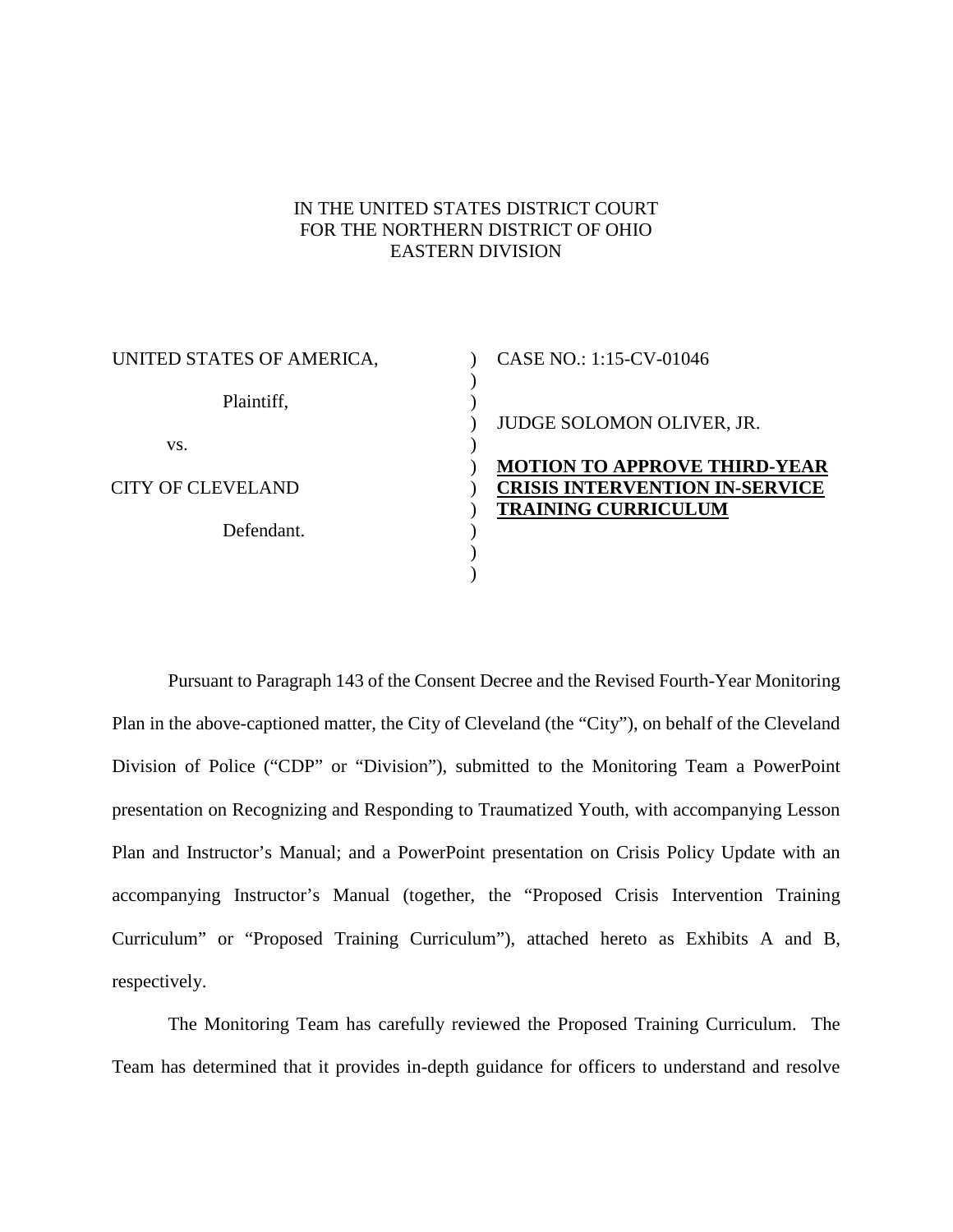mental health crisis events involving youth. Additionally, the Proposed Training Curriculum provides an important refresher on the CDP Crisis Intervention Policy, the Crisis Intervention Mental Health Statistics Sheet, and the Emergency Petition Form, as well as introduces officers to the Division's new CIT Plus Pilot Project. The Monitoring Team therefore recommends that the Court approve CDP's Proposed Training Curriculum.

# **I. SUMMARY OF CONSENT DECREE REQUIREMENTS REGARDING CRISIS INTERVENTION TRAINING**

Paragraph 143 of the Consent Decree obligates the CDP to "provide training on responding to individuals in crisis to all of its officers and recruits" and that "initial and annual training will be adequate in quality, quantity, type, and scope[.]" The presently reviewed training addresses the Decree's annual training requirement.

#### **II. PROCEDURAL HISTORY**

After reviewing the set of topics covered in the first two years of crisis intervention inservice training, CDP, the Mental Health Response Advisory Committee's ("MHRAC" or "the Committee") Training Subcommittee, and local subject matter experts decided that a focus on issues relevant to youth would benefit officers. Additionally, feedback from the officers and the Monitoring Team indicated that a review of crisis policy and crisis-related forms used by the officers would help to reinforce important aspects of crisis-related events. Finally, a new program recently developed by the Alcohol, Drug Addiction and Mental Health Services ("ADAMHS") Board provides the officers with a broader range of disposition options when attempting to help individuals in crisis, and officers should understand some of these expanded resources available to them in crisis intervention contexts.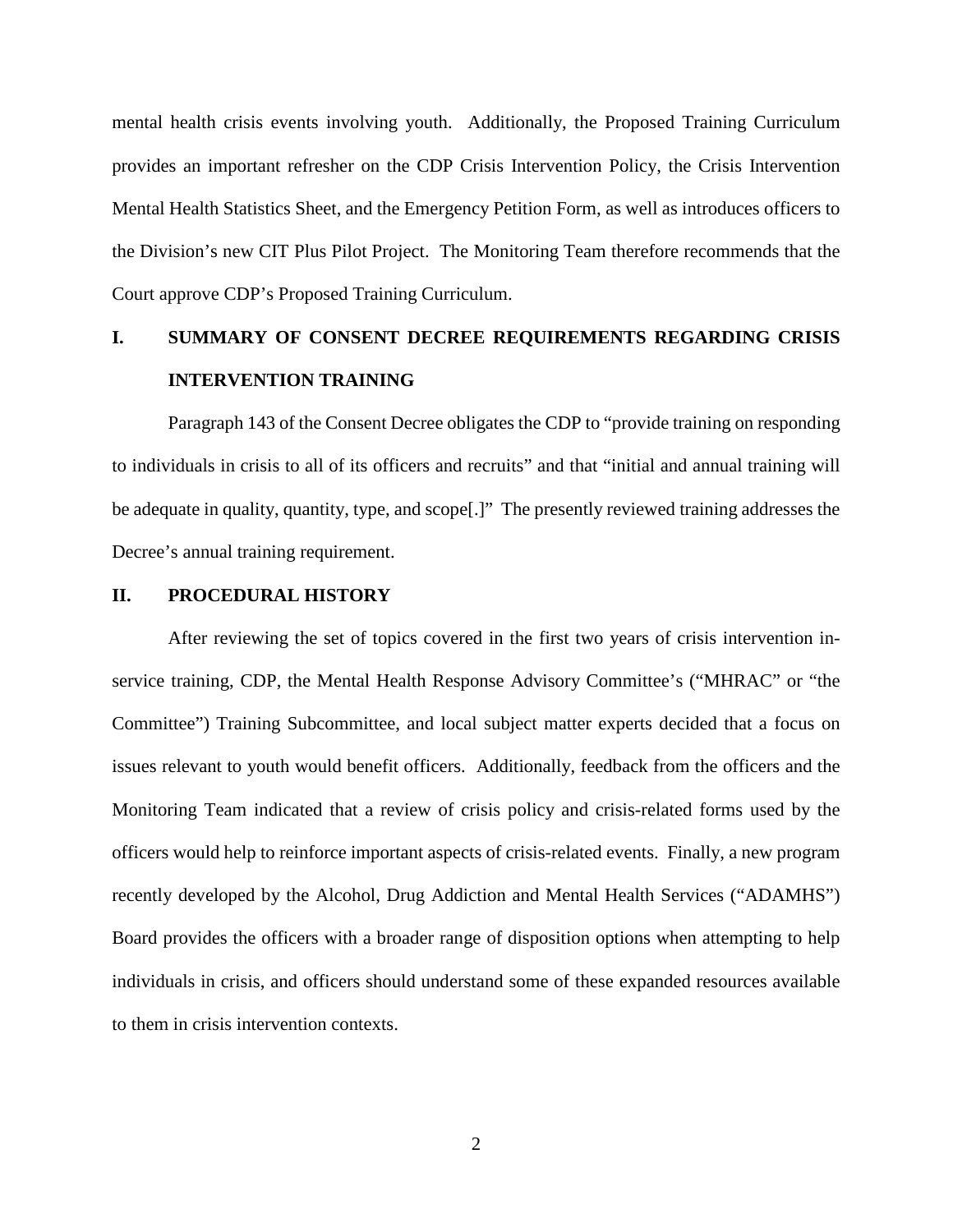Accordingly, MHRAC and its Training Subcommittee developed four hours of in-service curriculum on the topics of Crisis Intervention Policy and Procedures, the new CIT Plus Pilot Program, and Recognizing and Responding Appropriately to Traumatized Youth. MHRAC and the Training Subcommittee include CDP members, community advocates, mental health and developmental service providers, and representatives of the City of Cleveland. Members of the Department of Justice and the Monitoring Team have continued to work closely with MHRAC members.

Representatives from CDP and the ADAMHS Board developed several iterations of the curriculum with initial feedback from the MHRAC Training Subcommittee and final approval from MHRAC. The curriculum was reviewed on an ongoing basis by the Parties and the Monitoring Team. The Training Subcommittee also was responsive to feedback and suggested revisions throughout the curriculum development process.

On May 31, 2019, MHRAC approved the final draft of the Proposed Third-Year Crisis Intervention In-Service Training for submission to the Parties and the Monitoring Team.

#### **III. STANDARD OF REVIEW**

The Monitoring Team's role is to "assess and report whether the requirements" of the Consent Decree "have been implemented." Dkt. 7-1 at ¶ 351; *accord id.* ¶ at 352 (requiring the Monitor to "review . . . policies, procedures, practices, training curricula, and programs developed and implemented under" the Decree). The task of the Monitoring Team here is to determine whether the Proposed Training Curriculum complies with the Consent Decree's requirements.

#### **IV. ANALYSIS OF THE PROPOSED TRAINING CURRICULUM**

The four-hour Proposed Training Curriculum consists of three and one-half hours of Recognizing and Responding to Traumatized Youth—a comprehensive overview of how adverse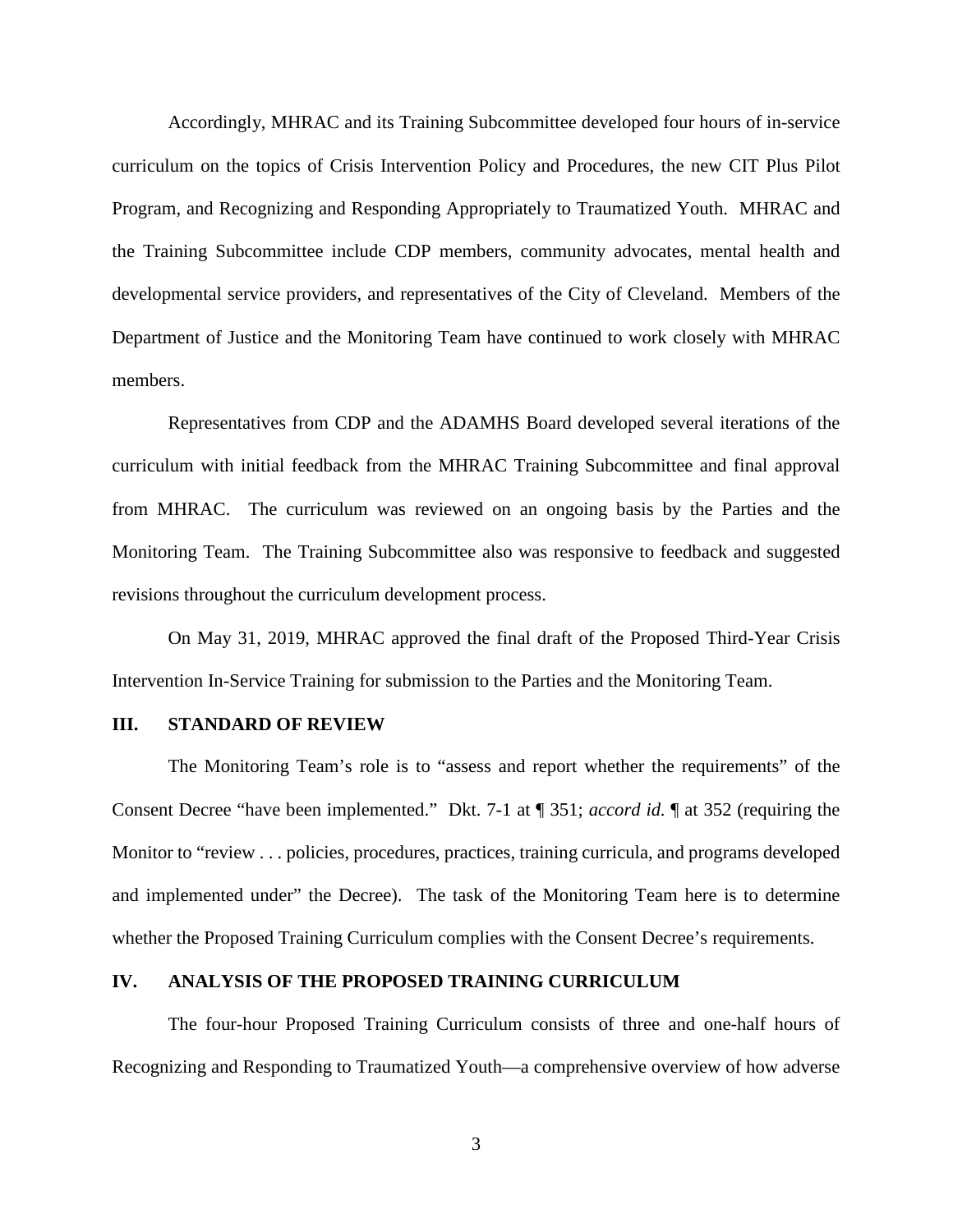experiences impact brain development and behavior involving youth, along with strategies for successful crisis intervention—and thirty minutes of a Policy Update module—a review of the Division's crisis intervention policy as well as an introduction to the new mental health-related pilot program.

The module on Recognizing and Responding Appropriately to Traumatized Youth represents a strong training opportunity for CDP officers. First, the MHRAC Training Subcommittee and the ADAMHS Board worked with Gabriella Celeste of Schubert Center for Child Studies at Case Western Reserve University to obtain the training without cost from Strategies for Youth, a national organization devoted to improving policy/youth interactions. Next, the Training Subcommittee reviewed and worked with Strategies for Youth CEO Lisa Thurau to ensure the workshop would be customized to the needs of the Cleveland community. While time-intensive, the work resulted in a training that focuses on Adverse Childhood Experiences, Trauma and the Impact on Brain Development, Behavioral Responses to Trauma and Best Practices for Interacting with Youth. The training emphasizes realistic scenarios, officer participation, and practical strategies for crisis intervention.

The Policy Update module reviews policy and procedures for CDP officers including guidance on completing the "pink slip" document used to obtain emergency hospitalization for individuals who meet certain conditions relating to behavioral health, as well as the Crisis Intervention Mental Health Statistics Sheet and a form used for tracking information and outcomes related to the crisis events.

Importantly, this module also will review a new pilot project called CIT Plus. This program is designed as a resource for officers who encounter adults suffering from a mental health crisis that does not require hospitalization. This service allows officers to utilize a treatment option that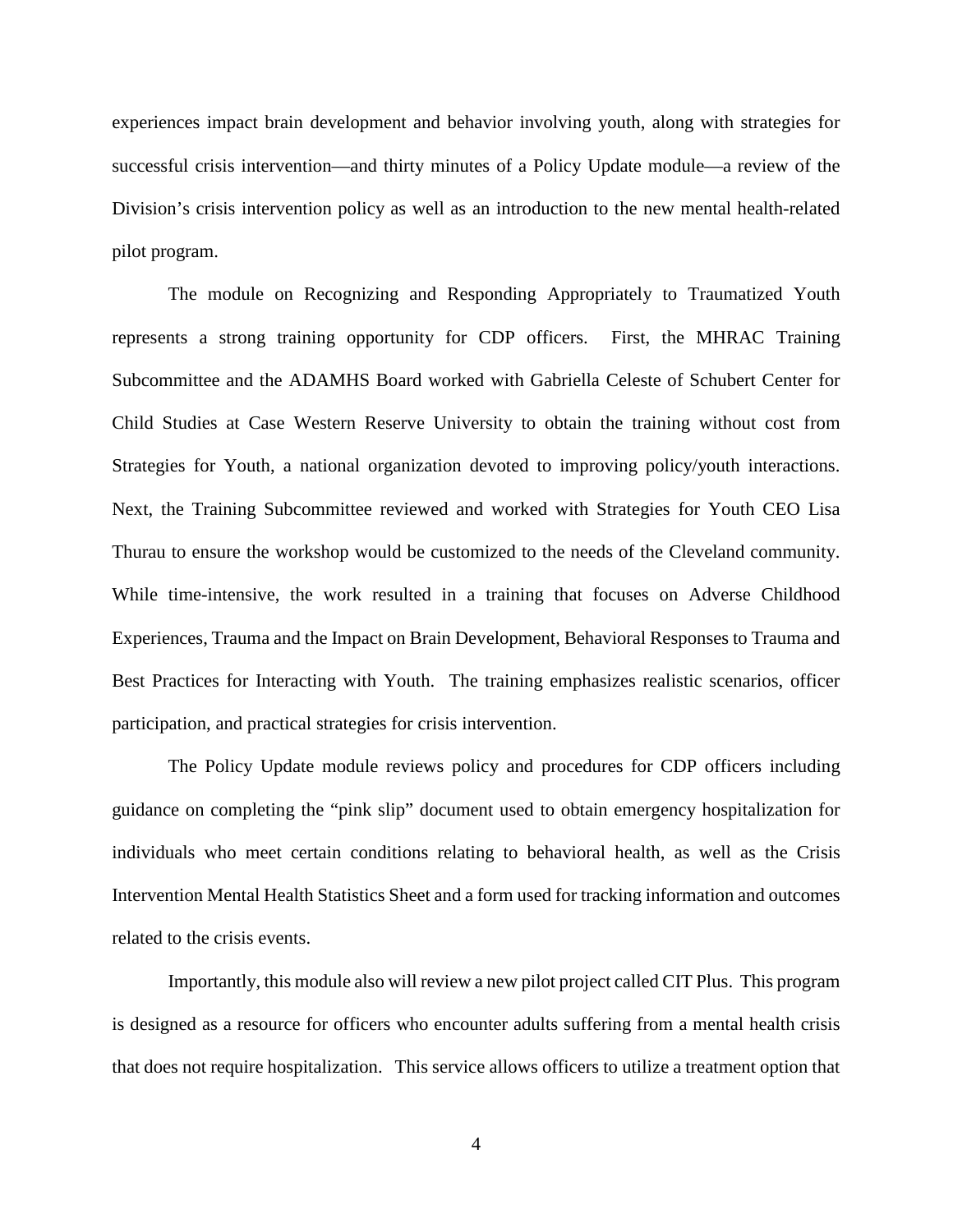provides a less restrictive environment for the individual but still makes intensive short-term services available as needed. This pilot project makes use of both mental health professionals and peer support specialists, expanding the range of disposition options available to the officer.

Together, the two modules provide important guidance for Division officers. These topics will provide for a review of policy and procedure guidelines for officers encountering crisis events during patrol duties, new resources for officers attempting to find help for individuals in crisis, and an in-depth examination of the impact of trauma on youth.

#### **V. CONCLUSION**

The task of the Monitoring Team is to duly consider whether the City's submitted Proposed Training Curriculum satisfies the terms of the Consent Decree. The Monitoring Team concludes that the Proposed Training Curriculum meets the terms of the Consent Decree. Accordingly, the Monitor approves the Proposed Crisis Intervention Training Curriculum in its entirety and requests that this Court order it effective immediately.

Respectfully submitted,

/s/ Matthew Barge

MATTHEW BARGE Monitor 40 Washington Square South New York, New York 10012 Tel: (202) 257-5111 Email: matthew.barge@21cpsolutions.com